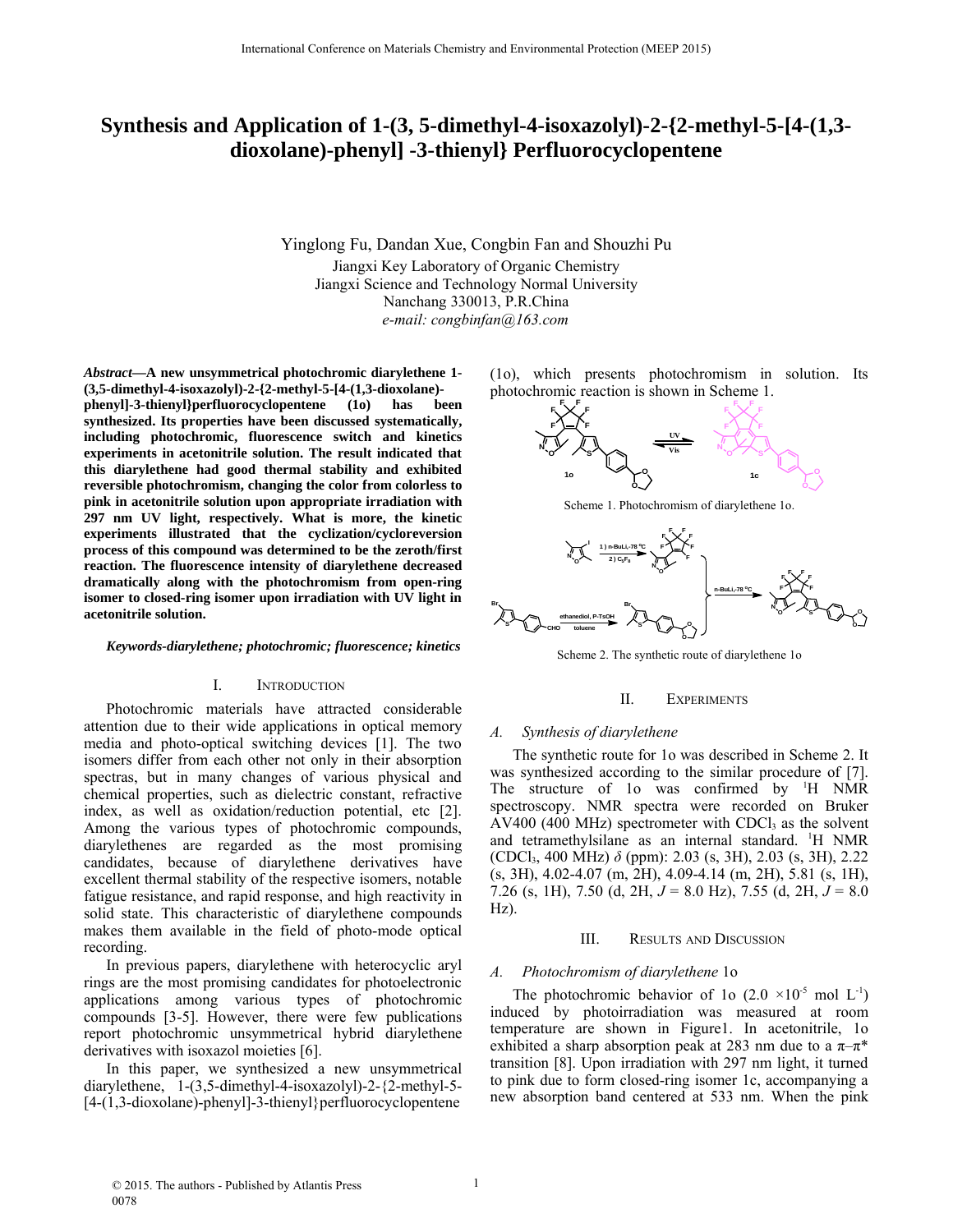solution was irradiated with visible light ( $\lambda > 500$  nm), the color could return back to colorless and its spectrum became the same as that of original one, indicating 1o returned to the initial open ring isomer.



Figure 1. Absorption spectra changes upon alternating irradiation with UV-Vis light of the compound 1o in acetonitrile  $(2.0 \times 10^{-5} \text{ mol L}^{-1})$ 

## *B. Photochromic reaction kinetics in acetonitrile solution*

The photochromic cyclization and cycloreversion kinetics of this diarylethene in acetonitrile were determined by UV-Vis spectra upon alternating irradiation with appropriate wavelength UV and visible light at room temperature. The cyclization and cycloreversion curves of 1o were shown in Figure 2(a) and Figure 2(b), respectively. It can be seen that the relationships between the absorbance and exposal time have good linearity upon irradiation with 297 nm UV light. The slope of line in (a) and (b) represents the reaction rate constant (*k*) of 1o in acetonitrile. It is suggesting that the cyclization processes of compound 1o belong to the zeroth order reactio when open-ring isomers changed to closed-ring isomers. At the same time, during the cycloreversion of 1c, the relationship between – log(Abs.) and exposal time also behave perfect linearity, as shown in Figure2(b), indicating that the cycloreversion process belong to the first order reaction. So all *k* of cyclization/cycloreversion process (*ko-c*, 10-3) of diarylethene 1c can be easily obtained in solution, respectively.

## *C. Fluorescence of Diarylethene*

The fluorescence emission spectra of diarylethene 1o in acetonitrile  $(2.0 \times 10^{-5} \text{ mol L}^{-1})$  was evaluated at room temperature, and the result is shown in Figure3. The emission peak of 1o in acetonitrile was observed at 486 nm when excited at 299 nm. Typically, the fluorescence of diarylethene could be reversibly modulated by photoirradiation during the process of photoisomerization [9]. Upon irradiation with 297 nm light, we could clearly see that the fluorescent emission of 1o was at 486 nm when excited at 300 nm. The fluorescence of 1o effectively decreased along with photocyclization due to the production of the non-fluorescence closed-ring isomer 1c. The emission intensity of diarylethene 1o was quenched to ca. 72% at the photostationary state in acetonitrile solution. This phenomenon indicated that cyclization reaction is

incomplete and the existence of parallel conformation may be the main cause for the change in fluorescence intensity [10]. The reversible changes of the emission intensity of diarylethene 1o are useful for application as the fluorescence switches





Figure 2. The cyclization/cycloreversion kinetics of compounds 1o in acetonitrile  $(c = 2.0 \times 10^{-5} \text{ mol L}^{-1})$ 



Figure 3. Fluorescence spectra of 1o in acetonitrile with 297 nm UV light

## IV. SUMMARY

A new unsymmetrical photochromic diarylethene was synthesized. 1o changed the color from colorless to pink in